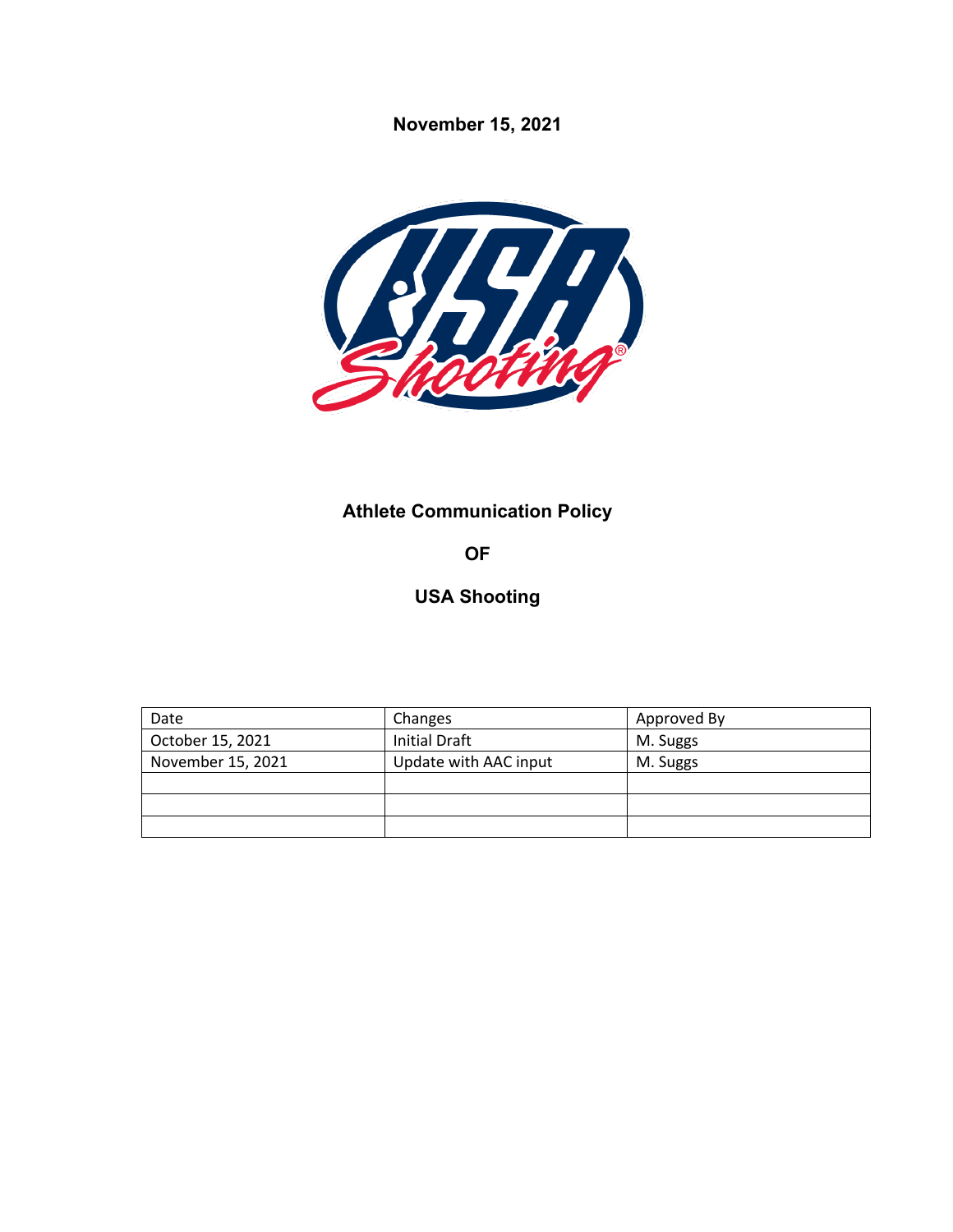## **1. Purpose**

**USA Shooting (USAS)** is committed to providing transparency to our members, volunteers, national team program athletes, and the public. This document describes the specific communication procedures for use with members of the National Team, and National Development Team, as well as those athletes striving to make those teams.

This document is the aggregation of existing procedures and newly implemented tools and procedures created in cooperation with the USAS AAC.

# **2. USAS AAC Communication:**

The USA Shooting Athletes Advisory Council (USAS AAC) is made up of the USOPC AAC Rep and Discipline Reps from Rifle, Pistol, Shotgun, and Para.

- USAS AAC and the USOPC AAC rep are members of the USAS Board of Directors under the bylaw changes enacted in 2020, and pursuant to updates in the Ted Stevens Amateur Sports Act made in late 2020.
- Formal Requests for information from the USAS AAC to USAS Staff can be made through the Board Chairman to the USAS CEO.
- Informal requests can be made directly to any USAS Staff member by any member of the USAS AAC.
- The USOPC AAC Rep shall meet with the USAS CEO monthly, and the USAS AAC shall meet with the USAS CEO quarterly.
- The USOPC AAC Rep may schedule additional meetings as necessary.

#### **3. Team Selection Procedures:**

Official Posting: Once the team selection procedures are approved by the National Team Coach, HP Manager, and USAS CEO, and reviewed by the USAS AAC, those procedures will be posted on at https://www.usashooting.org in the policy and procedures section. Pan Am and Olympic Team procedures also require approval from the USOPC.

● Notification of team new team selection procedures shall be sent to the general USAS membership via email.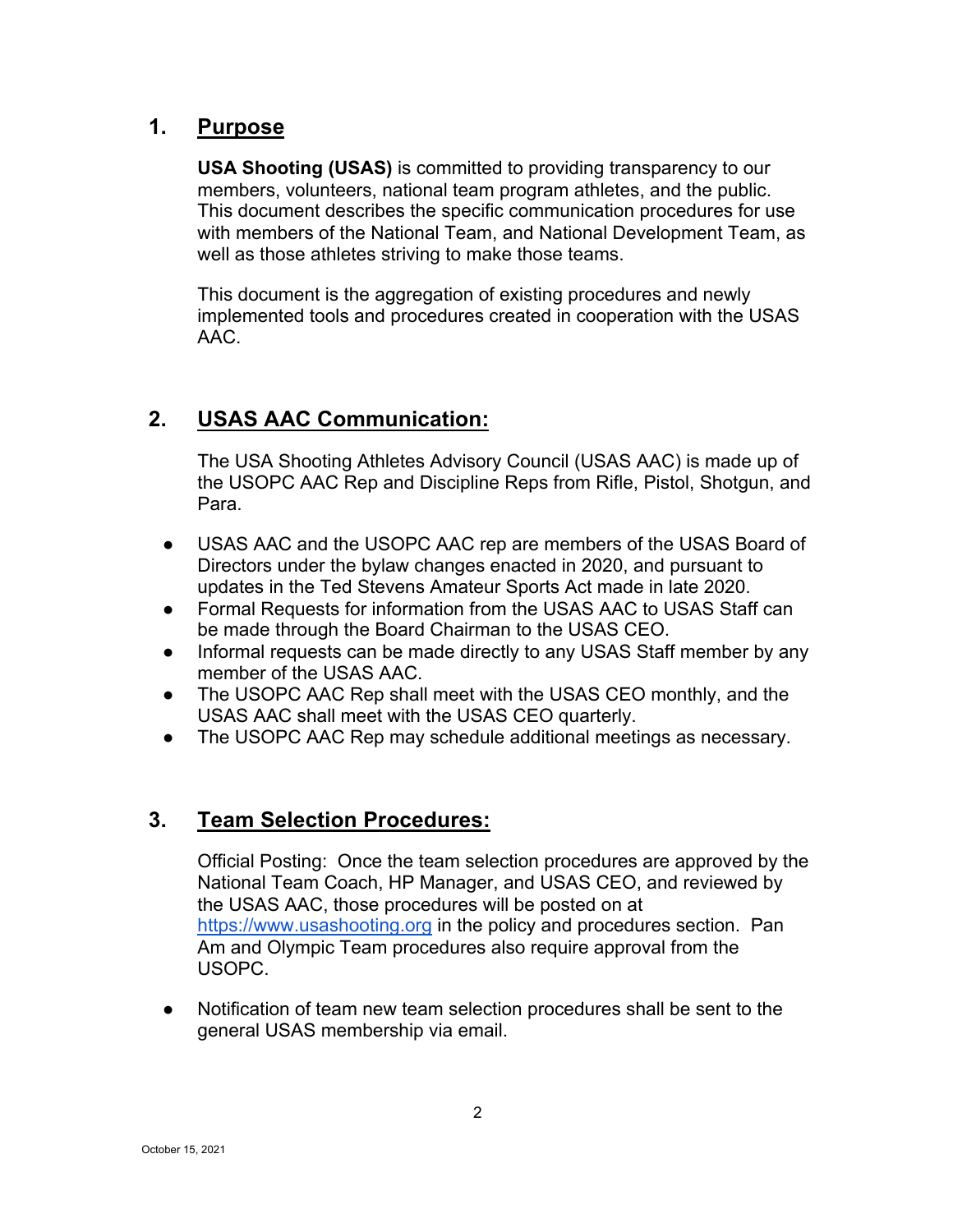● USAS staff will be testing other methods for communicating selection procedure updates including case papers and video interviews of coaches, and webinars.

# **4. Official Team Communication**

Official Team Communication consists of, but is not limited to, person-toperson communication regarding team selection, stipend status notification, disciplinary action, and requests for information. All Official Team Communication will be transmitted via email to the email address listed in the athlete profile in association management software. Athletes are required to keep this email address up to date in order to facilitate efficient communication with the USAS Staff. All official communication will include, or be sent by, the USAS HP Manager.

#### **5. Major Competition Procedures:**

- **Domestic Competitions:** Information regarding competitions conducted by USA Shooting will be posted at https://usashooting.org on the Events page. All USAS Shooting events match programs will include a disclosure on any impact that event has on team selection. Additionally, notifications will be sent via Slack and USAS social media feeds with links back to the USAS website.
- **International Events:** Naming to an event team, such as a World Cup or Grand Prix, will occur via Official Team Communication (email from the National Team Coach or HP Manager). Travel arrangements, notifications, and requests for information will occur via email. Athletes that refuse to provide information including, but not limited to, passport numbers, firearms serial numbers, in accordance with USAS team requests, will not be eligible for financial support from USAS for team travel. During the event, team communication will occur via Slack, email, or a platform designated by the team leader for that trip.
- **Delegation Events:** For the Olympics, Pan Am, Paralympics, or Para Pan Games, notifications will come through Official Team Communication, USOPC email and notifications, and the USOPC Games Registration process. During delegation events, Slack will be the primary communication platform for daily USAS communication. The USOPC may designate other mobile applications for delegation communication.
- **Team Selection Matches:** USAS will provide a minimum of 60-days notice for team selection matches and will use best reasonable efforts to provide more than 90-days notice that an event will occur. Due to the COVID-19 pandemic matches may be rescheduled, moved, or cancelled.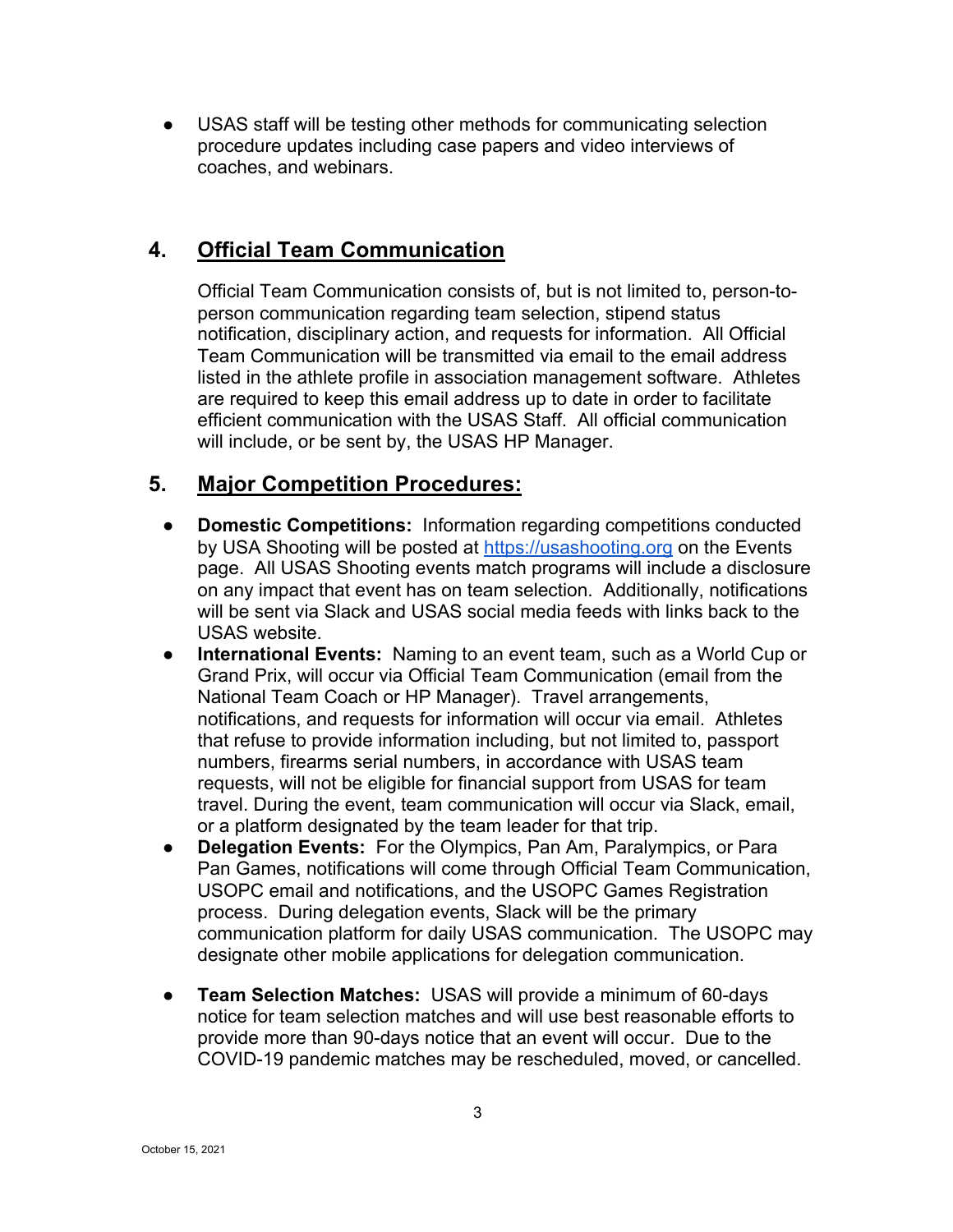USAS will announce and explain major schedule changes via a conference call and post recordings on the USAS Website.

#### **6. Ongoing Communication:**

USA Shooting implemented Slack for NT/NDT communication at the request of and in cooperation with the USAS AAC. All team members and USAS Staff are able to access Slack at no charge under the USAS license agreement. The best uses for Slack:

- Posting questions to your discipline rep, AAC rep, coaches or peers
- Searching for answers to questions asked by your peers
- Searching for documentation posted by the USAS AAC reps
- Direct Messaging or Video Calling your AAC reps
- Open discussion forums on team related topics

National Team Coaches/Managers will maintain a consistent and predictable cadence of communication with their NT/NDT members.

- Each National Team Coach will host a quarterly live or web conference meeting open to National Team and National Development Team members. The USAS CEO and HP manager will be invited to that meeting. The meeting will be recorded for those that cannot make the meeting and posted to Slack.
- Each National Team Coach will send a monthly update email to the NT/NDT members. These emails are meant as informational only and will not be considered official communication.

# **7. Staffing and Hiring Procedures:**

Staffing changes shall be communicated on a timely basis while respecting the privacy of USAS employees and applicants.

Interviewing Process for National Team Coaches/Managers:

- The CEO shall designate a hiring committee for each National Team Coach hiring process.
- The appropriate discipline rep for that hire shall be on that hiring committee.
- Communication with athletes during a hiring process is the responsibility of the appropriate discipline rep.